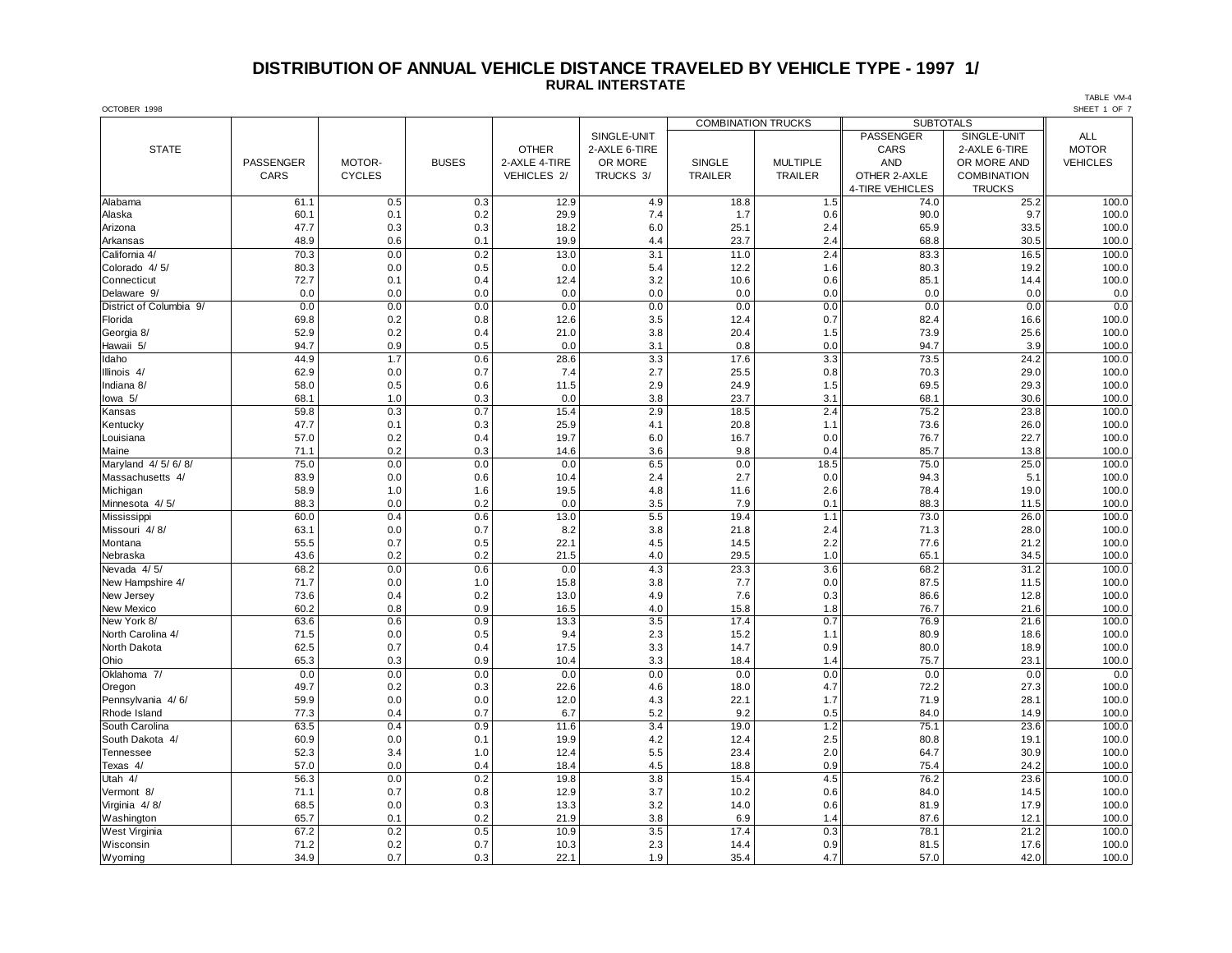## **DISTRIBUTION OF ANNUAL VEHICLE DISTANCE TRAVELED BY VEHICLE TYPE - 1997 1/ RURAL OTHER PRINCIPAL ARTERIAL**

OCTOBER 1998 SHEET 2 OF 7 COMBINATION TRUCKS **SUBTOTALS** SINGLE-UNIT **ALL PASSENGER** SINGLE-UNIT ALL STATE OTHER 2-AXLE 6-TIRE CARS 2-AXLE 6-TIRE MOTOR PASSENGER | MOTOR- | BUSES |2-AXLE 4-TIRE | OR MORE | SINGLE | MULTIPLE || AND | OR MORE AND || VEHICLES CARS CYCLES VEHICLES 2/ TRUCKS 3/ TRAILER TRAILER OTHER 2-AXLE COMBINATION 4-TIRE VEHICLES TRUCKS Alabama 69.9 1.0 0.2 15.7 3.4 8.6 1.2 85.6 13.2 100.0 Alaska 4/ 63.8 | 0.0 | 0.1 | 28.1 | 6.0 | 1.9 | 0.1 | 91.9 | 8.0 || 100.0 Arizona 58.0 0.9 1.1 25.2 4.5 9.2 1.1 83.2 14.8 100.0 Arkansas 60.8 0.3 0.1 22.8 3.7 11.7 0.6 83.6 16.0 100.0 California 69.9 0.4 0.9 14.5 3.2 8.9 2.2 84.4 14.3 100.0 Colorado 4/ 5/ 84.6 | 0.0 | 0.0 | 6.4 | 8.2 | 0.4 | 84.6 | 100.0 Connecticut 78.1 | 0.1 | 0.2 | 14.9 | 3.9 | 0.1 | 93.0 | 6.7 || 100.0 Delaware 64.8 | 0.8 | 1.8 | 16.8 | 4.9 | 10.6 | 81.6 | 15.8 || 100.0 اً District of Columbia 9/ | 0.0 0.0 | 0.0 | 0.0 | 0.0 | 0.0 | 0.0 | 0.0 | 0.0 | 0.0 | 0.0 | 0.0 | 0.0 | 0.0 | Florida 73.8 0.2 0.5 16.8 3.6 4.9 0.2 90.6 8.7 100.0 Georgia 8/ 71.7 | 0.4 | 0.6 | 12.9 | 3.3 | 10.6 | 0.5 | 84.6 | 14.4 || 100.0 Hawaii 85.4 0.4 0.8 9.5 2.9 1.0 0.0 94.9 3.9 100.0 Idaho 51.5 0.8 0.4 36.5 3.0 6.6 1.2 88.0 10.8 100.0 Illinois 4/ 72.9 0.0 0.5 15.5 4.8 5.2 1.0 88.5 11.0 100.0 Indiana 8/ 66.5 | 0.4 | 0.5 | 15.5 | 13.2 | 0.5 | 82.0 | 17.1 || 100.0 Iowa 5/ 83.2 | 1.1 | 0.3 | 0.0 | 4.9 | 10.0 | 0.5 || 83.2 | 15.4 || 100.0 Kansas 62.0 0.3 0.4 23.0 3.6 10.1 0.6 85.0 14.3 100.0 Kentucky 55.7 | 0.2 | 0.4 | 31.3 | 4.6 | 7.7 | 0.1 || 87.0 | 12.4 || 100.0 Louisiana 54.7 0.2 0.5 27.0 7.2 10.4 0.0 81.7 17.6 100.0 Maine 71.8 | 0.7 | 0.6 | 17.4 | 4.2 | 4.9 | 0.4 | 89.2 | 9.5 || 100.0 Maryland 4/ 5/ 6/ 8/ | 90.3 | 0.0 | 0.0 | 6.6 | 0.0 | 3.1 | 90.3 | 100.0 Massachusetts 4/ | 86.0 | 0.0 | 0.2 | 10.5 | 1.0 | 0.0 | 96.5 | 100.0 Michigan 65.7 0.6 1.7 22.3 2.6 5.5 1.7 87.9 9.8 100.0 Minnesota 4/ 5/ | 91.8 | 0.0 | 0.2 | 0.3 | 4.2 | 0.0 | 91.8 | 100.0 Mississippi | 68.2 | 0.3 | 0.6 | 14.2 | 5.0 | 10.9 | 82.4 | 16.7 || 100.0 Missouri 4/ 8/ 71.1 | 0.0 | 0.6 | 15.5 | 8.5 | 0.9 | 86.6 | 12.9 || 100.0 Montana 58.1 | 0.6 | 0.4 | 28.7 | 5.0 | 6.0 | 1.2 || 86.8 | 12.2 || 100.0 Nebraska 49.9 0.1 0.2 34.9 3.7 11.1 0.1 84.8 14.9 100.0 Nevada 4/5/ | 80.9 | 0.0 | 0.5 | 0.0 | 4.4 | 11.8 | 2.4 | 80.9 | 1 New Hampshire 75.1 | 0.5 | 0.7 | 17.2 | 3.3 | 0.0 | 92.3 | 6.5 || 100.0 New Jersey 75.3 | 0.4 | 0.2 | 15.7 | 4.7 | 0.0 | 91.0 | 8.4 || 100.0 New Mexico 57.1 | 0.6 | 0.7 | 23.0 | 5.4 | 12.2 | 1.0 || 80.1 | 18.6 || 100.0 New York 8/ 71.0 | 0.4 | 0.7 | 17.4 | 3.8 | 6.6 | 0.1 | 88.4 | 100.0 North Carolina 4/ 77.2 0.0 0.4 12.3 3.4 6.5 0.2 89.5 10.1 100.0 North Dakota 62.0 | 0.7 | 0.3 | 23.5 | 8.5 | 100.0 1 Ohio 62.0 0.9 0.6 14.7 4.2 16.8 0.8 76.7 21.8 100.0 Oklahoma 7/ 0.0 0.0 0.0 0.0 0.0 0.0 0.0 0.0 0.0 Oregon 50.3 | 0.5 | 0.3 | 33.6 | 4.8 | 1.8 | 1.8 || 15.2 || 100.0 Pennsylvania 4/ 6/ | 70.8 | 0.0 | 18.0 | 5.1 | 5.8 | 88.8 | 11.2 || 100.0 Rhode Island | 80.4 | 0.3 | 0.4 | 15.6 | 2.4 | 0.9 | 0.0 | 96.0 | 3.3 || 100.0 South Carolina | 76.8 | 0.9 | 0.4 | 14.0 | 3.1 | 4.4 | 0.4 | 90.8 | 7.9 || 100.0 South Dakota 4/ | 61.7 | 0.0 | 0.1 | 25.8 | 3.2 | 7.3 | 1.9 || 87.5 | 12.4 || 100.0 Tennessee 67.9 1.2 0.5 20.4 3.8 6.0 0.2 88.3 10.0 100.0 Texas 4/ 58.9 | 0.0 | 0.3 | 25.0 | 5.1 | 10.3 | 0.4 | 83.9 | 15.8 || 100.0 Utah 4/ 65.8 | 0.0 | 1.3 | 22.2 | 3.2 | 5.6 | 2.0 | 87.9 | 100.0 Vermont 73.9 | 0.8 | 15.6 | 3.8 | 5.0 | 0.1 | 89.5 | 100.0 Virginia 4/ 8/ 68.5 0.0 0.3 13.3 3.2 14.0 0.6 81.9 17.9 100.0 Washington | 61.3 | 0.1 | 0.2 | 26.3 | 5.6 | 4.9 | 1.6 | 87.6 | 12.1 || 100.0 West Virginia | 68.6 | 0.2 | 0.7 | 18.0 | 7.3 | 0.2 || 86.6 | 12.5 || 100.0 Wisconsin 72.3 | 0.4 | 0.5 | 16.1 | 3.1 | 7.2 | 0.4 | 88.4 | 100.0 | Wyoming 50.6 | 0.7 | 0.3 | 36.2 | 2.2 | 1.6 | 1.6 | 12.2 | 100.0

TABLE VM-4<br>SHEET 2 OF 7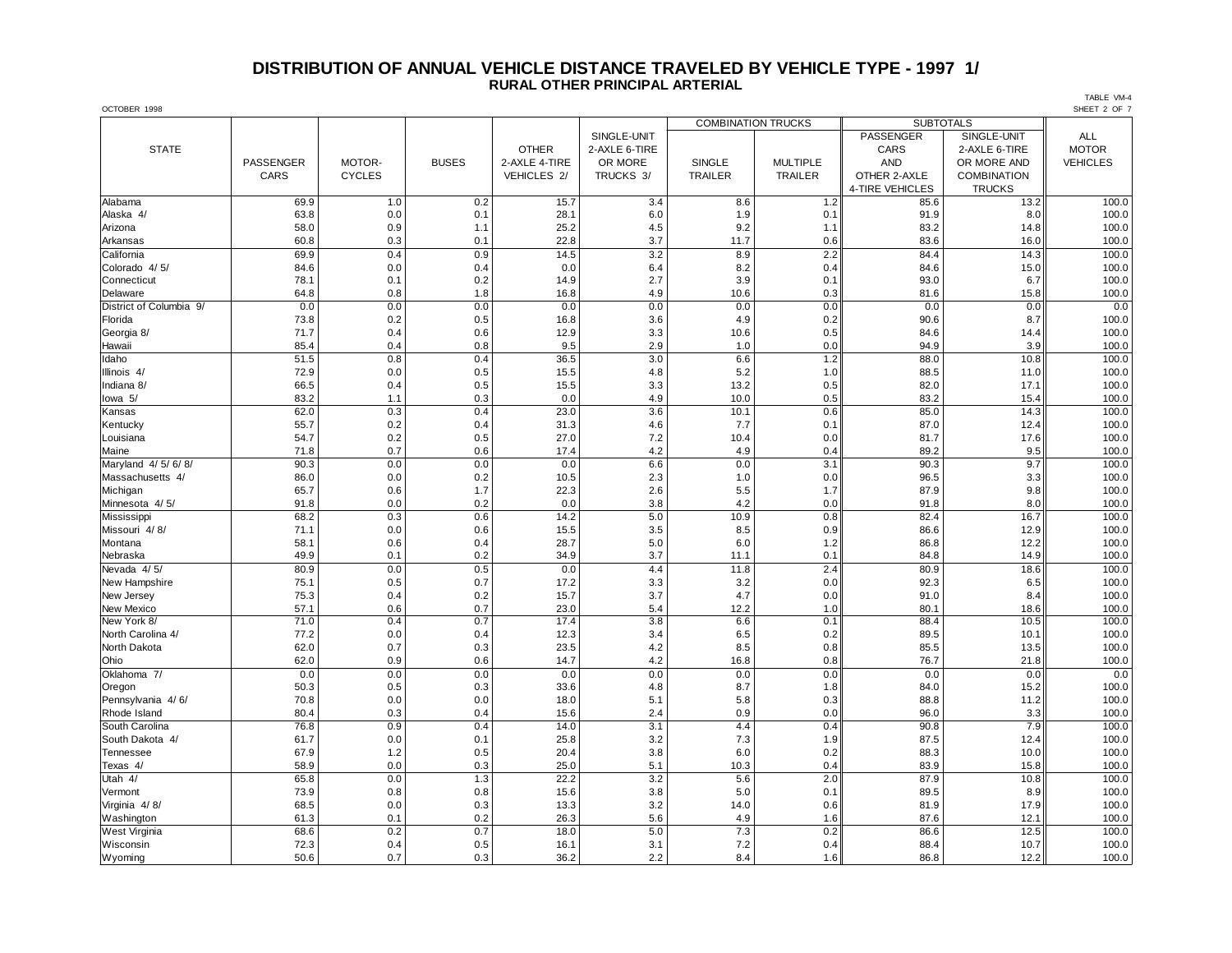# **DISTRIBUTION OF ANNUAL VEHICLE DISTANCE TRAVELED BY VEHICLE TYPE - 1997 1/ RURAL MINOR ARTERIAL**

| OCTOBER 1998            |           |               |              |               |               |                           |                 |                  |               | SHEET 3 OF 7    |
|-------------------------|-----------|---------------|--------------|---------------|---------------|---------------------------|-----------------|------------------|---------------|-----------------|
|                         |           |               |              |               |               | <b>COMBINATION TRUCKS</b> |                 | <b>SUBTOTALS</b> |               |                 |
|                         |           |               |              |               | SINGLE-UNIT   |                           |                 | PASSENGER        | SINGLE-UNIT   | <b>ALL</b>      |
| <b>STATE</b>            |           |               |              | <b>OTHER</b>  | 2-AXLE 6-TIRE |                           |                 | CARS             | 2-AXLE 6-TIRE | <b>MOTOR</b>    |
|                         | PASSENGER | MOTOR-        | <b>BUSES</b> | 2-AXLE 4-TIRE | OR MORE       | <b>SINGLE</b>             | <b>MULTIPLE</b> | <b>AND</b>       | OR MORE AND   | <b>VEHICLES</b> |
|                         | CARS      | <b>CYCLES</b> |              | VEHICLES 2/   | TRUCKS 3/     | TRAILER                   | TRAILER         | OTHER 2-AXLE     | COMBINATION   |                 |
|                         |           |               |              |               |               |                           |                 | 4-TIRE VEHICLES  | <b>TRUCKS</b> |                 |
| Alabama                 | 75.5      | 0.5           | 0.1          | 15.3          | 2.1           | 5.2                       | 1.3             | 90.8             | 8.6           | 100.0           |
| Alaska 4/               | 68.7      | 0.0           | 0.1          | 25.0          | 5.6           | 0.5                       | 0.1             | 93.7             | 6.2           | 100.0           |
| Arizona                 | 62.7      | 1.5           | 0.6          | 27.1          | 3.8           | 3.9                       | 0.4             | 89.8             | 8.1           | 100.0           |
| Arkansas                | 55.6      | 0.1           | 0.5          | 19.7          | 3.6           | 19.4                      | 1.1             | 75.3             | 24.1          | 100.0           |
| California              | 73.4      | 0.5           | 0.6          | 15.2          | 4.6           | 4.3                       | 1.4             | 88.6             | 10.3          | 100.0           |
| Colorado 4/5/           | 83.4      | 0.0           | 0.4          | 0.0           | 6.7           | 9.2                       | 0.3             | 83.4             | 16.2          | 100.0           |
| Connecticut             | 75.6      | 0.4           | 0.6          | 17.7          | 2.5           | 3.2                       | 0.0             | 93.3             | 5.7           | 100.0           |
| Delaware                | 65.3      | 0.3           | 1.5          | 24.1          | 5.7           | 3.1                       | 0.0             | 89.4             | 8.8           | 100.0           |
| District of Columbia 9/ | 0.0       | 0.0           | 0.0          | 0.0           | 0.0           | 0.0                       | 0.0             | 0.0              | 0.0           | 0.0             |
| Florida                 | 71.6      | 0.3           | 0.8          | 18.5          | 3.7           | 5.0                       | 0.1             | 90.1             | 8.8           | 100.0           |
| Georgia 8/              | 75.2      | 0.4           | 0.7          | 15.1          | 2.9           | 5.5                       | 0.1             | 90.4             | 8.5           | 100.0           |
| Hawaii                  | 86.6      | 0.5           | 0.4          | 8.9           | 2.5           | 1.1                       | 0.0             | 95.5             | 3.6           | 100.0           |
| Idaho                   | 54.4      | 0.9           | 0.2          | 37.4          | 2.9           | 3.6                       | 0.6             | 91.8             | 7.1           | 100.0           |
| Illinois 4/             | 73.3      | 0.0           | 0.8          | 16.4          | 4.2           | 5.1                       | 0.3             | 89.6             | 9.6           | 100.0           |
| Indiana 8/              | 68.9      | 0.6           | 0.6          | 18.3          | 3.8           | 7.8                       | 0.2             | 87.1             | 11.7          | 100.0           |
| lowa 5/                 | 89.5      | 1.2           | 0.3          | 0.0           | 4.5           | 4.2                       | 0.3             | 89.5             | 9.0           | 100.0           |
| Kansas                  | 59.1      | 0.4           | 0.3          | 29.3          | 3.6           | 7.1                       | 0.2             | 88.4             | 10.9          | 100.0           |
| Kentucky                | 65.4      | 0.2           | 0.5          | 26.6          | 4.0           | 3.3                       | 0.0             | 92.0             | 7.3           | 100.0           |
| Louisiana               | 53.2      | 0.3           | 0.6          | 27.0          | 8.8           | 10.1                      | 0.0             | 80.2             | 18.9          | 100.0           |
| Maine                   | 71.3      | 0.7           | 0.6          | 19.1          | 4.1           | 4.0                       | 0.2             | 90.4             | 8.3           | 100.0           |
| Maryland 4/ 5/ 6/ 8/    | 88.1      | 0.0           | 0.0          | 0.0           | 8.9           | 0.0                       | 3.0             | 88.1             | 11.9          | 100.0           |
| Massachusetts 4/        | 81.8      | 0.0           | 0.8          | 13.4          | 3.3           | 0.7                       | 0.0             | 95.2             | 4.0           | 100.0           |
| Michigan                | 67.6      | 0.6           | 1.5          | 23.8          | 2.0           | 3.5                       | 1.0             | 91.4             | 6.5           | 100.0           |
| Minnesota 4/5/          | 91.8      | 0.0           | 0.2          | 0.0           | 3.8           | 4.2                       | 0.0             | 91.8             | 8.0           | 100.0           |
| Mississippi             | 67.8      | 0.2           | 0.8          | 16.8          | 5.6           | 8.4                       | 0.4             | 84.6             | 14.4          | 100.0           |
| Missouri 4/8/           | 71.9      | 0.0           | 0.5          | 18.2          | 4.7           | 4.4                       | 0.3             | 90.1             | 9.4           | 100.0           |
| Montana                 | 54.6      | 0.9           | 0.6          | 32.8          | 4.9           | 5.2                       | 1.0             | 87.4             | 11.1          | 100.0           |
| Nebraska                | 51.7      | 0.2           | 0.2          | 37.2          | 4.1           | 6.6                       | 0.0             | 88.9             | 10.7          | 100.0           |
| Nevada 4/5/             | 88.1      | 0.0           | 0.5          | 0.0           | 3.6           | 6.1                       | 1.7             | 88.1             | 11.4          | 100.0           |
| New Hampshire           | 72.9      | 0.6           | 0.7          | 18.8          | 4.6           | 2.4                       | 0.0             | 91.7             | 7.0           | 100.0           |
| New Jersey              | 74.9      | 0.6           | 0.6          | 15.8          | 4.6           | 3.5                       | 0.0             | 90.7             | 8.1           | 100.0           |
| New Mexico              | 60.8      | 0.7           | 0.6          | 25.8          | 5.7           | 6.2                       | 0.2             | 86.6             | 12.1          | 100.0           |
| New York 8/             | 74.6      | 0.4           | 0.5          | 18.2          | 3.4           | 2.9                       | 0.0             | 92.8             | 6.3           | 100.0           |
| North Carolina 4/       | 76.1      | 0.0           | 0.3          | 15.8          | 4.2           | 3.5                       | 0.1             | 91.9             | 7.8           | 100.0           |
| North Dakota            | 57.0      | 0.7           | 0.3          | 28.3          | 5.5           | 7.7                       | 0.5             | 85.3             | 13.7          | 100.0           |
| Ohio                    | 72.3      | 0.4           | 0.4          | 17.0          | 3.4           | 6.2                       | 0.3             | 89.3             | 9.9           | 100.0           |
| Oklahoma 7/             | 0.0       | 0.0           | 0.0          | 0.0           | 0.0           | 0.0                       | 0.0             | 0.0              | 0.0           | 0.0             |
| Oregon                  | 52.8      | 0.5           | 0.4          | 34.3          | 4.0           | 6.2                       | 1.8             | 87.1             | 12.0          | 100.0           |
| Pennsylvania 4/6/       | 64.7      | 0.0           | 0.0          | 27.0          | 5.5           | 2.7                       | 0.1             | 91.7             | 8.3           | 100.0           |
| Rhode Island            | 84.2      | 0.3           | 0.4          | 11.2          | 1.9           | 1.9                       | 0.1             | 95.4             | 3.9           | 100.0           |
| South Carolina          | 76.0      | 0.9           | 0.4          | 13.0          | 6.1           | 3.2                       | 0.4             | 89.0             | 9.7           | 100.0           |
| South Dakota 4/         | 59.5      | 0.0           | 0.1          | 25.9          | 4.7           | 8.2                       | 1.6             | 85.4             | 14.5          | 100.0           |
| Tennessee               | 72.5      | 0.6           | 0.2          | 20.1          | 2.6           | 3.9                       | 0.1             | 92.6             | 6.6           | 100.0           |
| Texas 4/                | 58.1      | 0.0           | 0.3          | 27.4          | 5.9           | 7.9                       | 0.4             | 85.5             | 14.2          | 100.0           |
| Utah 4/                 | 65.9      | 0.0           | 0.2          | 22.5          | 4.4           | 5.1                       | 2.0             | 88.3             | 11.5          | 100.0           |
| Vermont                 | 75.3      | 0.9           | 0.5          | 16.8          | 3.4           | 3.1                       | 0.0             | 92.1             | 6.5           | 100.0           |
| Virginia 4/8/           | 68.5      | 0.0           | 0.3          | 13.3          | 3.2           | 14.0                      | 0.6             | 81.9             | 17.9          | 100.0           |
| Washington 4/           | 62.6      | 0.0           | 0.2          | 26.8          | 4.9           | 4.1                       | 1.4             | 89.4             | 10.4          | 100.0           |
| West Virginia           | 69.7      | 0.2           | 0.6          | 16.2          | 4.6           | 8.4                       | 0.3             | 85.9             | 13.3          | 100.0           |
| Wisconsin               | 72.9      | 0.8           | 0.5          | 17.8          | 3.6           | 4.3                       | 0.1             | 90.7             | 8.0           | 100.0           |
| Wyoming                 | 53.0      | 0.9           | 0.2          | 38.6          | 2.2           | 3.9                       | 1.2             | 91.6             | 7.3           | 100.0           |
|                         |           |               |              |               |               |                           |                 |                  |               |                 |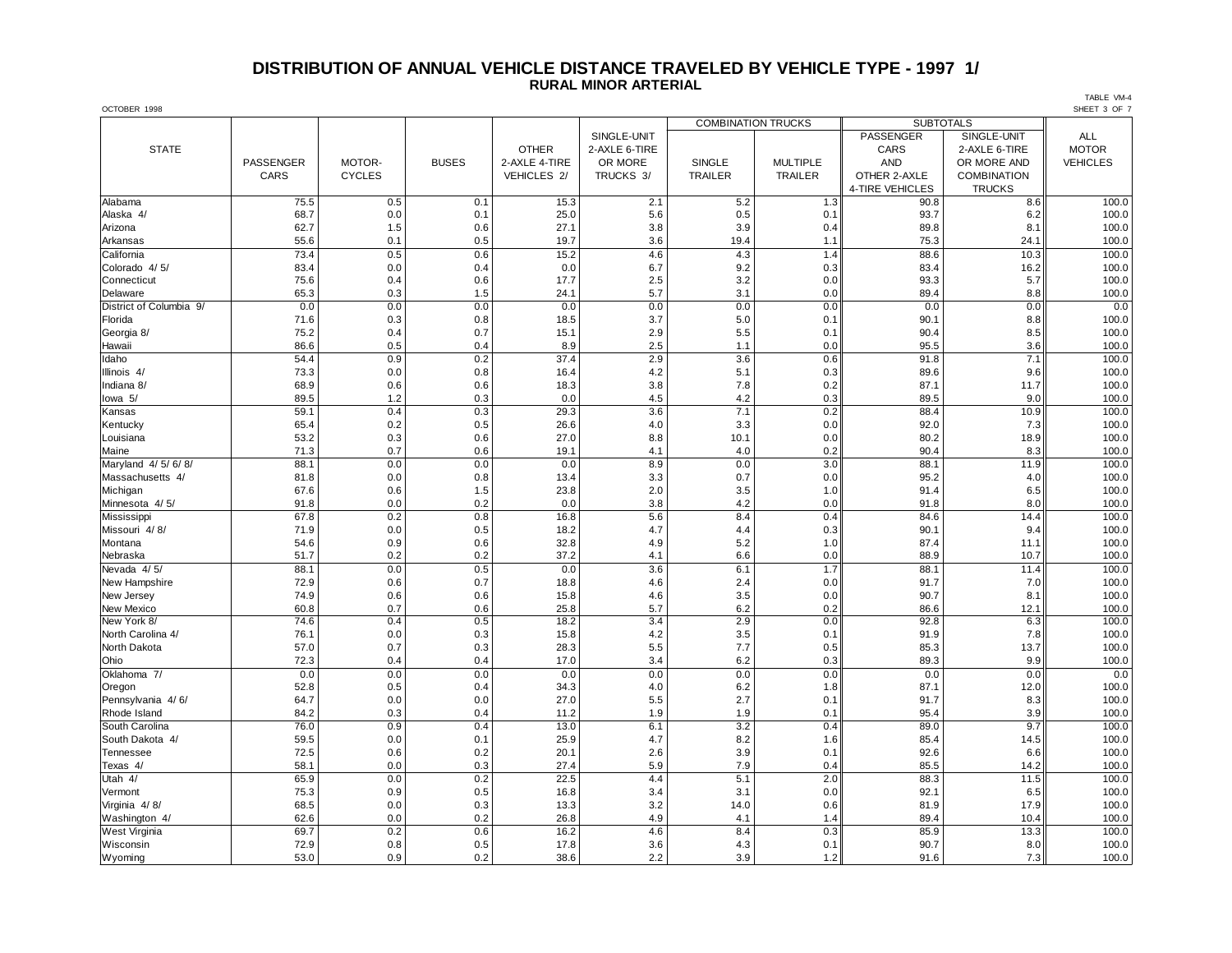#### **DISTRIBUTION OF ANNUAL VEHICLE DISTANCE TRAVELED BY VEHICLE TYPE - 1997 1/ URBAN INTERSTATE**

OCTOBER 1998 SHEET 4 OF 7 COMBINATION TRUCKS **SUBTOTALS** SINGLE-UNIT **ALL PASSENGER** SINGLE-UNIT ALL STATE OTHER 2-AXLE 6-TIRE CARS 2-AXLE 6-TIRE MOTOR PASSENGER | MOTOR- | BUSES |2-AXLE 4-TIRE | OR MORE | SINGLE | MULTIPLE || AND | OR MORE AND || VEHICLES CARS CYCLES VEHICLES 2/ TRUCKS 3/ TRAILER TRAILER OTHER 2-AXLE COMBINATION 4-TIRE VEHICLES TRUCKS Alabama 62.1 0.5 0.3 20.4 3.7 11.8 1.2 82.5 16.7 100.0 Alaska 71.0 | 0.1 | 0.2 | 20.5 | 6.7 | 1.1 | 0.4 | 91.5 | 8.2 || 100.0 Arizona 53.1 0.3 0.4 26.6 5.7 12.2 1.7 79.7 19.6 100.0 Arkansas 64.7 0.1 0.2 23.4 3.6 7.2 0.8 88.1 11.6 100.0 California 4/ 86.2 | 0.0 | 0.1 | 9.2 | 1.9 | 2.3 | 0.3 | 95.4 | 4.5 || 100.0 Colorado 4/ 5/ 92.2 | 0.0 | 0.3 | 3.8 | 3.3 | 0.4 | 92.2 | 7.5 || 100.0 Connecticut 73.4 | 0.1 | 0.5 | 12.1 | 4.1 | 9.4 | 0.4 | 85.5 | 13.9 || 100.0 Delaware 57.5 | 0.7 | 1.8 | 25.3 | 3.4 | 10.4 | 0.9 | 82.8 | 14.7 || 100.0 District of Columbia 8/ | 95.1 | 0.3 | 0.4 | 0.9 | 2.7 | 0.6 | 0.0 | 96.0 | 3.3 || 100.0 Florida 76.1 1.0 0.6 11.3 2.6 8.0 0.4 87.4 11.0 100.0 Georgia 8/ 64.2 | 0.1 | 0.2 | 2.6.0 | 6.4 | 0.3 | 90.2 | 9.5 || 100.0 Hawaii 5/ 94.9 | 0.9 | 0.5 | 0.0 | 2.8 | 0.9 | 0.0 | 94.9 | 100.0 Idaho 57.4 1.1 0.3 30.5 2.2 7.2 1.3 87.9 10.7 100.0 Illinois 4/ 67.6 | 0.0 | 0.7 | 12.0 | 13.0 | 15.5 | 12.2 | 79.6 | 19.7 || 100.0 Indiana 8/ 71.8 | 0.3 | 0.5 | 10.7 | 2.6 | 1.3.2 | 1.1 || 82.5 | 16.8 || 100.0 lowa 5/ 83.9 | 1.3 | 0.2 | 0.0 | 2.3 | 10.9 | 1.4 || 83.9 | 14.6 || 100.0 Kansas 70.1 0.2 0.4 20.4 3.0 5.4 0.5 90.5 8.9 100.0 Kentucky 60.0 | 0.1 | 0.2 | 27.9 | 3.3 | 8.1 | 0.4 | 87.9 | 11.8 || 100.0 Louisiana 62.2 0.1 0.5 18.9 6.0 12.3 0.0 81.1 18.3 100.0 Maine 8/ 74.3 | 0.2 | 0.2 | 18.7 | 3.4 | 3.2 | 0.0 | 93.0 | 6.6 || 100.0 Maryland 4/ 5/ 6/ 8/ | 93.1 | 0.0 | 0.0 | 2.2 | 0.0 | 4.7 | 93.1 | 6.9 || 100.0 Massachusetts 4/ | 81.5 | 0.0 | 0.6 | 9.9 | 3.0 | 4.9 | 0.1 | 91.4 | 8.0 || 100.0 Michigan 69.1 | 0.8 | 1.4 | 17.4 | 6.5 | 1.7 | 86.5 | 11.3 || 100.0 Minnesota 4/ 5/ | 93.2 | 0.0 | 0.0 | 2.4 | 4.0 | 0.1 | 93.2 | 6.5 || 100.0 Mississippi | 66.5 | 0.2 | 0.4 | 13.3 | 5.2 | 13.4 | 1.0 || 79.8 | 19.6 || 100.0 Missouri 4/ 8/ 72.7 0.0 0.5 17.4 3.7 5.1 0.6 90.1 9.4 100.0 Montana 60.8 | 0.3 | 0.2 | 24.1 | 3.3 | 9.7 | 1.6 || 84.9 | 14.6 || 100.0 Nebraska 59.4 0.1 0.0 27.2 2.7 10.2 0.4 86.6 13.3 100.0 Nevada 4/ 5/ 87.2 | 0.0 | 0.0 | 2.7 | 8.1 | 1.5 || 87.2 | 100.0 | 1 New Hampshire 74.3 | 0.4 | 0.7 | 15.8 | 4.2 | 4.3 | 0.3 | 90.1 | 8.8 || 100.0 New Jersey 74.3 | 0.3 | 0.2 | 3.5 | 8.0 | 0.2 | 87.8 | 11.7 || 100.0 New Mexico 71.1 | 0.6 | 0.4 | 4.4 | 4.3 | 0.4 | 89.9 | 9.1 || 100.0 New York 8/ 79.9 0.2 0.8 12.5 2.9 3.6 0.1 92.4 6.6 100.0 North Carolina 4/ | 75.4 | 0.0 | 0.6 | 8.5 | 1.7 | 1.2 | 83.9 | 15.5 || 100.0 North Dakota | 71.4 | 0.7 | 0.3 | 17.1 | 2.9 | 7.3 | 0.3 | 10.5 | 100.0 Ohio 75.2 0.3 0.6 11.6 3.8 7.8 0.7 86.8 12.3 100.0 Oklahoma 7/ 0.0 0.0 0.0 0.0 0.0 0.0 0.0 0.0 0.0 0.0 Oregon 61.2 | 0.2 | 0.3 | 25.4 | 3.6 | 1.7 | 86.6 | 12.9 || 100.0 Pennsylvania 4/ 6/ 74.0 0.0 0.0 12.0 4.1 9.4 0.5 86.0 14.0 100.0 Rhode Island | 86.2 | 0.3 | 0.4 | 8.0 | 1.6 | 3.3 | 0.2 | 94.2 | 5.1 || 100.0 South Carolina | 72.2 | 3.4 | 0.7 | 11.0 | 2.9 | 9.2 | 0.6 | 83.2 | 12.7 || 100.0 South Dakota 4/ | 62.7 | 0.0 | 0.1 | 18.1 | 3.5 | 14.4 | 12.2 || 18.8 | 19.1 || 100.0 Tennessee 61.6 0.3 0.5 25.7 2.8 8.2 0.9 87.3 11.9 100.0 Texas 4/ 71.5 | 0.0 | 0.3 | 17.9 | 3.6 | 6.5 | 0.2 || 89.4 | 10.3 || 100.0 Utah 4/ 71.9 | 0.0 | 0.2 | 18.0 | 3.4 | 1.4 | 89.9 | 9.9 | 100.0 Vermont 73.0 | 0.5 | 1.0 | 13.7 | 3.4 | 8.0 | 0.4 | 86.7 | 11.8 || 100.0 Virginia 4/ 8/ 68.5 0.0 0.3 13.3 3.2 14.0 0.6 81.9 17.9 100.0 Washington 69.5 | 0.1 | 0.1 | 23.1 | 3.2 | 3.3 | 0.7 || 92.6 | 7.2 || 100.0 West Virginia | 68.4 | 0.2 | 0.3 | 9.3 | 18.7 | 0.3 | 77.7 | 21.8 || 100.0 Wisconsin 75.8 | 0.2 | 0.5 | 12.7 | 2.5 | 7.8 | 88.5 | 10.8 | 100.0 Wyoming 56.6 | 0.6 | 0.3 | 27.6 | 1.8 | 11.4 | 1.7 | 84.2 | 14.9 || 100.0

TABLE VM-4<br>SHEET 4 OF 7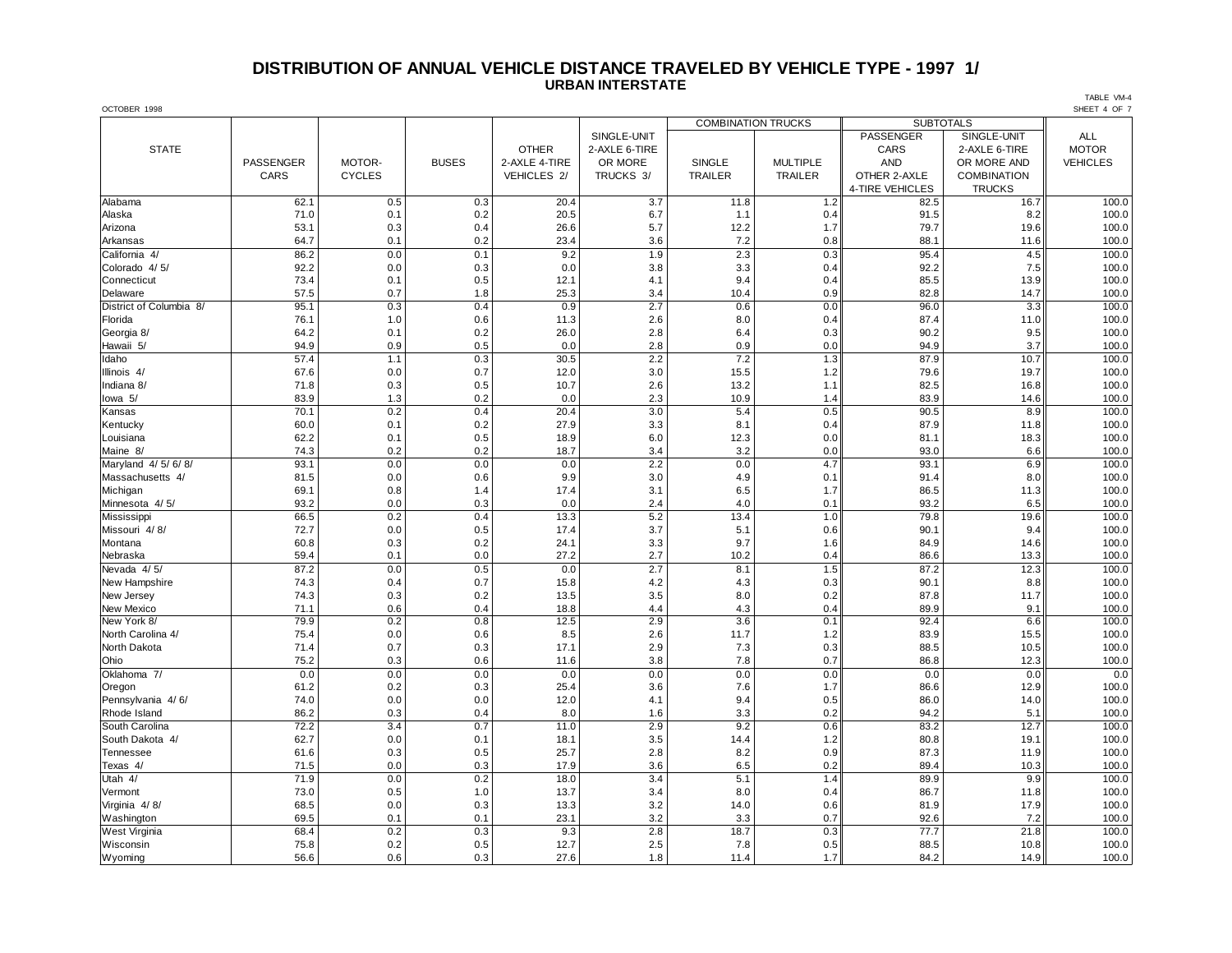#### **DISTRIBUTION OF ANNUAL VEHICLE DISTANCE TRAVELED BY VEHICLE TYPE - 1997 1/ URBAN OTHER FREEWAYS AND EXPRESSWAYS**

| OCTOBER 1998            |           |               |              |               |               |                |                           |                  |                    | SHEET 5 OF 7    |
|-------------------------|-----------|---------------|--------------|---------------|---------------|----------------|---------------------------|------------------|--------------------|-----------------|
|                         |           |               |              |               |               |                | <b>COMBINATION TRUCKS</b> | <b>SUBTOTALS</b> |                    |                 |
|                         |           |               |              |               | SINGLE-UNIT   |                |                           | <b>PASSENGER</b> | SINGLE-UNIT        | <b>ALL</b>      |
| <b>STATE</b>            |           |               |              | <b>OTHER</b>  | 2-AXLE 6-TIRE |                |                           | CARS             | 2-AXLE 6-TIRE      | <b>MOTOR</b>    |
|                         | PASSENGER | MOTOR-        | <b>BUSES</b> | 2-AXLE 4-TIRE | OR MORE       | <b>SINGLE</b>  | <b>MULTIPLE</b>           | <b>AND</b>       | OR MORE AND        | <b>VEHICLES</b> |
|                         | CARS      | <b>CYCLES</b> |              | VEHICLES 2/   | TRUCKS 3/     | <b>TRAILER</b> | TRAILER                   | OTHER 2-AXLE     | <b>COMBINATION</b> |                 |
|                         |           |               |              |               |               |                |                           | 4-TIRE VEHICLES  | <b>TRUCKS</b>      |                 |
| Alabama                 | 71.2      | 0.3           | 0.1          | 21.4          | 3.0           | 3.0            | 1.0                       | 92.6             | 7.0                | 100.0           |
| Alaska 9/               | 0.0       | 0.0           | 0.0          | 0.0           | 0.0           | 0.0            | 0.0                       | 0.0              | 0.0                | 0.0             |
| Arizona                 | 55.5      | 0.2           | 0.3          | 29.9          | 6.7           | 6.1            | 1.3                       | 85.4             | 14.1               | 100.0           |
| Arkansas                | 58.3      | 1.2           | 0.1          | 26.3          | 5.9           | 7.8            | 0.4                       | 84.6             | 14.1               | 100.0           |
| California              | 83.6      | 0.1           | 0.2          | 9.7           | 2.8           | 3.1            | 0.5                       | 93.3             | 6.4                | 100.0           |
| Colorado 4/5/           | 95.6      | 0.0           | 0.2          | 0.0           | 2.9           | 1.3            | 0.0                       | 95.6             | 4.2                | 100.0           |
| Connecticut             | 82.2      | 0.1           | 0.2          | 13.0          | 2.2           | 2.3            | 0.0                       | 95.2             | 4.5                | 100.0           |
| Delaware                | 74.7      | 0.4           | 0.9          | 15.8          | 3.6           | 4.3            | 0.3                       | 90.5             | 8.2                | 100.0           |
| District of Columbia 8/ | 93.2      | 0.0           | 0.0          | 0.0           | 6.8           | 0.0            | 0.0                       | 93.2             | 6.8                | 100.0           |
| Florida                 | 81.4      | 0.6           | 0.5          | 13.2          | 3.0           | 1.3            | 0.0                       | 94.6             | 4.3                | 100.0           |
| Georgia 8/              | 68.4      | 0.1           | 0.3          | 26.8          | 2.4           | 1.9            | 0.1                       | 95.2             | 4.4                | 100.0           |
| Hawaii                  | 96.9      | 0.5           | 0.5          | 0.0           | 1.7           | 0.4            | 0.0                       | 96.9             | 2.1                | 100.0           |
| Idaho 9/                | 0.0       | 0.0           | 0.0          | 0.0           | 0.0           | 0.0            | 0.0                       | 0.0              | 0.0                | 0.0             |
| Illinois 4/             | 72.3      | 0.0           | 0.4          | 13.4          | 2.9           | 10.7           | 0.3                       | 85.7             | 13.9               | 100.0           |
| Indiana 8/              | 66.9      | 0.3           | 0.6          | 16.0          | 3.9           | 11.8           | 0.4                       | 83.0             | 16.1               | 100.0           |
| lowa 9/                 | 0.0       | 0.0           | 0.0          | 0.0           | 0.0           | 0.0            | 0.0                       | 0.0              | 0.0                | 0.0             |
| Kansas                  | 73.2      | 0.2           | 0.3          | 22.0          | 2.4           | 1.9            | 0.0                       | 95.2             | 4.3                | 100.0           |
| Kentucky                | 62.2      | 0.1           | 0.4          | 30.5          | 3.2           | 3.5            | 0.1                       | 92.7             | 6.8                | 100.0           |
| Louisiana               | 63.5      | 0.6           | 0.7          | 25.4          | 5.6           | 4.2            | 0.0                       | 88.9             | 9.8                | 100.0           |
| Maine                   | 79.6      | 0.4           | 0.5          | 16.1          | 2.6           | 0.8            | 0.0                       | 95.7             | 3.4                | 100.0           |
| Maryland 4/ 5/ 6/ 8/    | 95.8      | 0.0           | 0.0          | 0.0           | 3.5           | 0.0            | 0.7                       | 95.8             | 4.2                | 100.0           |
| Massachusetts 4/        | 83.2      | 0.0           | 0.5          | 11.8          | 2.3           | 2.2            | 0.0                       | 95.0             | 4.5                | 100.0           |
| Michigan                | 74.8      | 0.5           | 1.0          | 13.1          | 2.4           | 6.5            | 1.7                       | 87.9             | 10.6               | 100.0           |
| Minnesota 4/5/          | 94.8      | 0.0           | 0.2          | 0.0           | 1.9           | 3.1            | 0.0                       | 94.8             | 5.0                | 100.0           |
| Mississippi             | 69.5      | 0.2           | 0.5          | 13.1          | 4.4           | 11.6           | 0.7                       | 82.6             | 16.7               | 100.0           |
| Missouri 4/8/           | 79.7      | 0.0           | 0.4          | 13.9          | 2.8           | 3.0            | 0.3                       | 93.5             | 6.1                | 100.0           |
| Montana 9/              | 0.0       | 0.0           | 0.0          | 0.0           | 0.0           | 0.0            | 0.0                       | 0.0              | 0.0                | 0.0             |
| Nebraska                | 61.6      | 0.1           | 0.1          | 30.1          | 2.2           | 5.7            | 0.2                       | 91.7             | 8.1                | 100.0           |
| Nevada 4/5/             | 92.3      | 0.0           | 0.5          | 0.0           | 2.6           | 3.8            | 0.8                       | 92.3             | 7.2                | 100.0           |
| New Hampshire           | 76.2      | 0.3           | 0.6          | 16.2          | 3.0           | 3.6            | 0.1                       | 92.4             | 6.7                | 100.0           |
| New Jersey              | 79.3      | 0.2           | 0.4          | 10.0          | 3.1           | 6.9            | 0.1                       | 89.3             | 10.1               | 100.0           |
| New Mexico              | 54.2      | 1.0           | 0.6          | 18.7          | 12.6          | 11.9           | 1.0                       | 72.9             | 25.5               | 100.0           |
| New York 8/             | 78.3      | 0.3           | 0.6          | 14.0          | 2.7           | 4.1            | 0.0                       | 92.3             | 6.8                | 100.0           |
| North Carolina 4/       | 78.6      | 0.0           | 0.3          | 12.5          | 2.4           | 5.8            | 0.4                       | 91.1             | 8.6                | 100.0           |
| North Dakota 9/         | 0.0       | 0.0           | 0.0          | 0.0           | 0.0           | 0.0            | 0.0                       | 0.0              | 0.0                | 0.0             |
| Ohio                    | 78.7      | 0.2           | 0.4          | 13.0          | 2.6           | 5.0            | 0.1                       | 91.7             | 7.7                | 100.0           |
| Oklahoma 7/             | 0.0       | 0.0           | 0.0          | 0.0           | 0.0           | 0.0            | 0.0                       | 0.0              | 0.0                | 0.0             |
| Oregon                  | 62.4      | 0.2           | 0.4          | 31.3          | 3.0           | 2.2            | 0.5                       | 93.7             | 5.7                | 100.0           |
| Pennsylvania 4/6/       | 74.5      | 0.0           | 0.0          | 17.0          | 4.5           | 3.8            | 0.2                       | 91.5             | 8.5                | 100.0           |
| Rhode Island            | 75.8      | 1.5           | 0.2          | 10.4          | 5.5           | 6.5            | 0.1                       | 86.2             | 12.1               | 100.0           |
| South Carolina          | 78.7      | 1.7           | 0.3          | 12.2          | 2.5           | 4.3            | 0.3                       | 90.9             | 7.1                | 100.0           |
| South Dakota 4/6/       | 64.3      | 0.0           | 0.0          | 25.6          | 2.7           | 5.3            | 2.1                       | 89.9             | 10.1               | 100.0           |
| Tennessee               | 74.4      | 0.3           | 0.5          | 18.0          | 2.9           | 3.3            | 0.6                       | 92.4             | 6.8                | 100.0           |
| Texas 4/                | 73.9      | 0.0           | 0.2          | 18.7          | 3.4           | 3.7            | 0.1                       | 92.6             | 7.2                | 100.0           |
| Utah 4/                 | 69.7      | 0.0           | 0.2          | 18.5          | 5.0           | 5.1            | 1.6                       | 88.1             | 11.7               | 100.0           |
| Vermont                 | 80.8      | 0.3           | 0.5          | 14.0          | 2.3           | 2.1            | 0.0                       | 94.8             | 4.4                | 100.0           |
| Virginia 4/8/           | 68.5      | 0.0           | 0.3          | 13.3          | 3.2           | 14.0           | 0.6                       | 81.9             | 17.9               | 100.0           |
| Washington              | 70.7      | 0.1           | 0.1          | 23.6          | 3.2           | 1.9            | 0.4                       | 94.3             | 5.5                | 100.0           |
| <b>West Virginia</b>    | 75.4      | 0.4           | 0.6          | 14.4          | 3.2           | 5.8            | 0.2                       | 89.8             | 9.2                | 100.0           |
| Wisconsin               | 81.4      | 0.4           | 0.5          | 11.3          | 2.4           | 3.7            | 0.3                       | 92.7             | 6.4                | 100.0           |
| Wyoming                 | 56.4      | 0.7           | 0.2          | 32.5          | 1.6           | 7.6            | 1.0                       | 88.9             | 10.2               | 100.0           |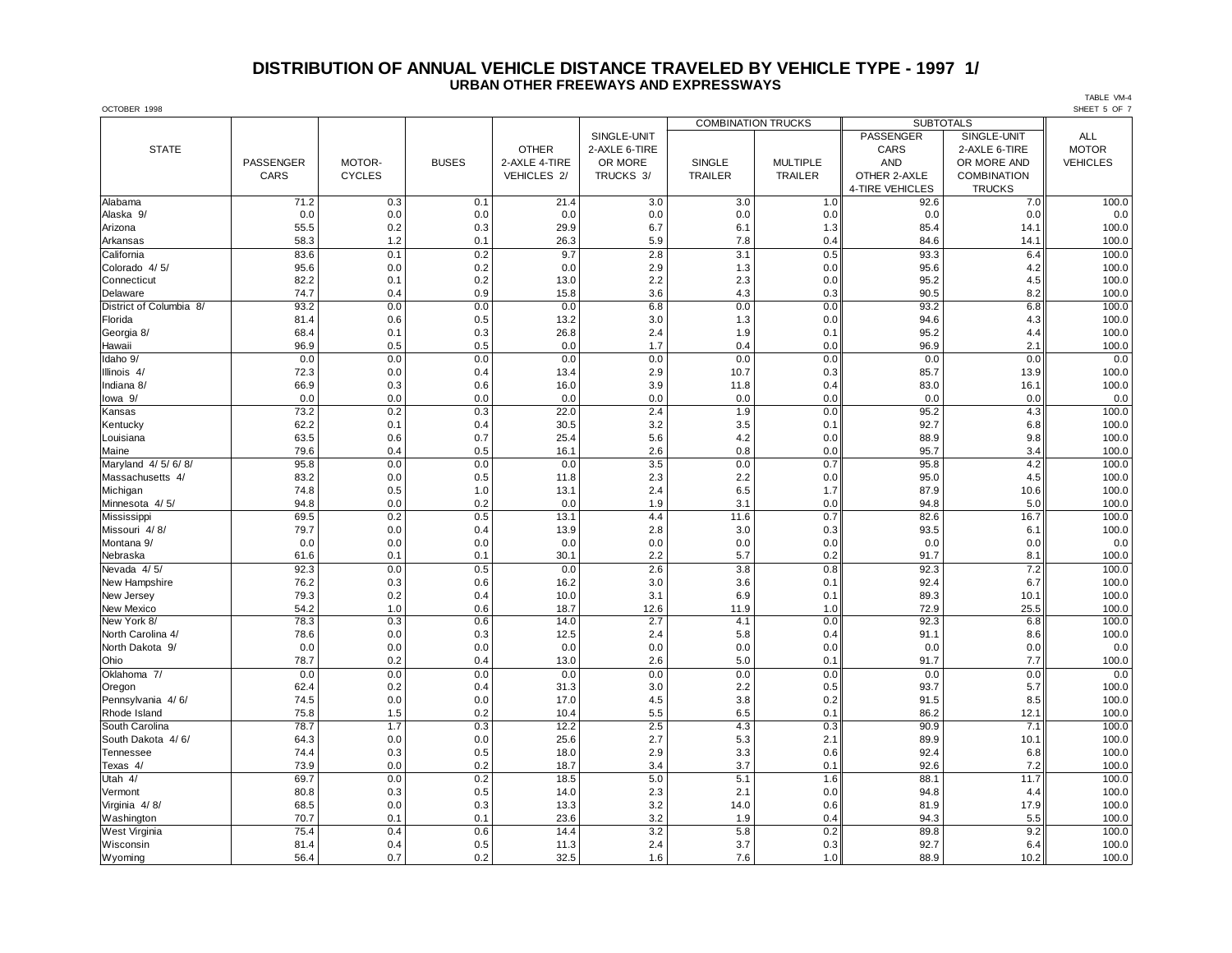## **DISTRIBUTION OF ANNUAL VEHICLE DISTANCE TRAVELED BY VEHICLE TYPE - 1997 1/ URBAN OTHER PRINCIPAL ARTERIAL**

OCTOBER 1998 SHEET 6 OF 7 COMBINATION TRUCKS **SUBTOTALS** SINGLE-UNIT **ALL PASSENGER** SINGLE-UNIT ALL STATE OTHER 2-AXLE 6-TIRE CARS 2-AXLE 6-TIRE MOTOR PASSENGER | MOTOR- | BUSES |2-AXLE 4-TIRE | OR MORE | SINGLE | MULTIPLE || AND | OR MORE AND || VEHICLES CARS CYCLES VEHICLES 2/ TRUCKS 3/ TRAILER TRAILER OTHER 2-AXLE COMBINATION 4-TIRE VEHICLES | TRUCKS Alabama 78.7 0.6 0.1 13.3 2.6 3.9 0.8 92.0 7.3 100.0 Alaska 71.1 | 0.1 | 0.2 | 23.7 | 4.4 | 0.5 | 0.0 | 94.8 | 4.9 || 100.0 Arizona 57.9 0.6 0.7 27.8 5.1 7.0 0.9 85.7 13.0 100.0 Arkansas 75.5 0.1 19.2 2.7 0.3 94.7 5.1 100.0 California 74.9 0.9 0.6 12.6 4.9 1.9 87.5 11.0 100.0 Colorado 4/ 5/ 95.5 | 0.0 | 0.0 | 2.7 | 1.5 | 0.0 | 95.5 | 100.0 Connecticut 82.2 0.4 0.1 13.4 2.1 1.7 0.1 95.6 3.9 100.0 Delaware 71.7 | 0.4 | 0.9 | 20.4 | 3.9 | 2.5 | 0.2 || 92.1 | 6.6 || 100.0 District of Columbia 8/ | 92.5 | 0.4 | 1.2 | 2.0 | 3.6 | 0.3 | 0.0 | 94.5 | 3.9 | 100.0 Florida 82.4 0.4 0.4 12.2 2.4 2.0 0.2 94.6 4.6 100.0 Georgia 8/ 71.0 | 0.2 | 0.3 | 2.8 | 2.5 | 0.2 | 93.9 | 5.5 || 100.0 Hawaii 87.0 0.7 0.9 8.6 2.4 0.4 0.0 95.6 2.8 100.0 Idaho 58.6 0.5 0.4 33.9 2.4 3.3 0.9 92.5 6.6 100.0 Illinois 4/ 79.4 | 0.0 | 0.5 | 3.0 | 3.6 | 0.5 | 92.4 | 7.1 || 100.0 Indiana 8/ | 73.9 | 0.5 | 0.4 | 17.2 | 3.1 | 4.7 | 91.2 | 100.0 Iowa 5/ 92.6 0.6 0.3 0.0 2.6 3.8 0.1 92.6 6.5 100.0 Kansas 73.9 0.4 0.3 22.4 1.8 1.2 0.0 96.3 3.0 100.0 Kentucky 65.2 | 0.1 | 0.4 | 29.7 | 2.8 | 1.8 | 0.0 | 94.9 | 4.6 || 100.0 Louisiana 60.7 0.4 1.1 26.1 6.1 5.6 0.0 86.8 11.7 100.0 Maine 76.8 | 0.5 | 0.4 | 16.2 | 3.2 | 2.8 | 0.1 || 93.0 | 6.1 || 100.0 Maryland 4/ 5/ 6/ 8/ 8/ | 89.7 | 0.0 | 0.0 | 9.7 | 0.0 | 100.0 | 100.0 Massachusetts 4/ | 84.6 | 0.0 | 0.4 | 11.0 | 2.3 | 1.7 | 0.0 | 95.6 | 4.0 || 100.0 Michigan 74.2 0.4 1.3 17.2 2.4 3.8 91.3 7.0 100.0 Minnesota 4/ 5/ | 95.4 | 0.0 | 0.3 | 2.3 | 1.9 | 0.1 | 95.4 | 100.0 Mississippi | 77.4 0.3 0.3 0.3 14.6 4.0 3.1 0.3 92.0 92.0 7.4 100.0 Missouri 4/ 8/ 77.7 | 0.0 | 0.4 | 16.4 | 3.2 | 0.2 | 94.0 | 5.6 || 100.0 Montana 60.5 | 0.3 | 0.4 | 33.7 | 3.3 | 1.5 | 0.3 | 94.2 | 5.1 || 100.0 Nebraska 63.6 0.1 0.2 33.1 1.7 1.3 0.0 96.7 3.0 100.0 Nevada 4/5/ | 96.6 | 0.0 | 0.5 | 0.7 | 1.0 | 0.2 || 96.6 | 100.0 New Hampshire 58.7 | 0.9 | 0.8 | 26.9 | 10.7 | 2.0 | 0.0 | 85.6 | 12.7 || 100.0 New Jersey 78.9 | 0.2 | 0.2 | 14.3 | 3.3 | 0.0 | 93.2 | 6.4 || 100.0 New Mexico 70.6 | 0.6 | 0.4 | 20.8 | 4.2 | 3.1 | 0.3 | 91.4 | 7.6 | 100.0 New York 8/ 80.7 | 0.3 | 0.7 | 13.9 | 2.4 | 0.0 | 94.6 | 4.4 || 100.0 North Carolina 4/ | 80.3 | 0.0 | 0.2 | 12.6 | 3.7 | 3.2 | 0.0 | 92.9 | 6.9 || 100.0 North Dakota | 71.5 | 0.8 | 0.2 | 2.5 | 2.9 | 0.2 | 93.0 | 6.0 || 100.0 Ohio 77.1 0.4 0.4 13.8 3.4 4.6 0.3 90.9 8.3 100.0 Oklahoma 7/ 0.0 0.0 0.0 0.0 0.0 0.0 0.0 0.0 0.0 Oregon 63.6 | 0.3 | 0.6 | 30.9 | 2.7 | 1.6 | 0.3 | 94.5 | 4.6 || 100.0 Pennsylvania 4/ 6/ 75.9 0.0 0.0 18.0 4.1 1.9 0.1 93.9 6.1 100.0 Rhode Island | 87.0 | 0.5 | 0.4 | 9.6 | 1.7 | 0.8 | 0.0 | 96.6 | 2.5 || 100.0 South Carolina | 82.0 | 2.2 | 0.4 | 10.2 | 2.2 | 0.2 | 100.0 South Dakota 4/ 6/ | 64.3 | 0.0 | 0.0 | 25.6 | 2.7 | 5.3 | 2.1 | 89.9 | 10.1 || 100.0 Tennessee | 78.1 | 0.5 | 0.5 | 15.3 | 1.8 | 2.7 | 1.1 | 93.4 | 5.6 | 100.0 Texas 4/ 0.0 | 0.3 | 3.1 | 3.4 | 0.1 | 6.6 | 100.0 Utah 4/ 74.7 | 0.0 | 0.2 | 18.0 | 3.2 | 1.33 | 0.7 || 92.6 | 7.2 || 100.0 Vermont 80.0 | 0.6 | 0.4 | 14.6 | 2.5 | 1.9 | 0.0 | 94.6 | 4.4 || 100.0 Virginia 4/ 8/ 68.5 0.0 0.3 13.3 3.2 14.0 0.6 81.9 17.9 100.0 Washington 70.7 0.1 0.1 23.6 3.2 1.9 0.4 94.3 5.5 100.0 West Virginia | 76.5 | 0.2 | 0.5 | 11.7 | 3.1 | 8.0 | 88.2 | 11.1 || 100.0 Wisconsin 79.8 | 0.5 | 0.3 | 13.6 | 3.2 | 0.2 | 93.4 | 5.8 || 100.0 Wyoming 56.3 | 0.8 | 0.1 | 37.4 | 1.9 | 2.9 | 0.6 | 93.7 | 5.4 | 100.0